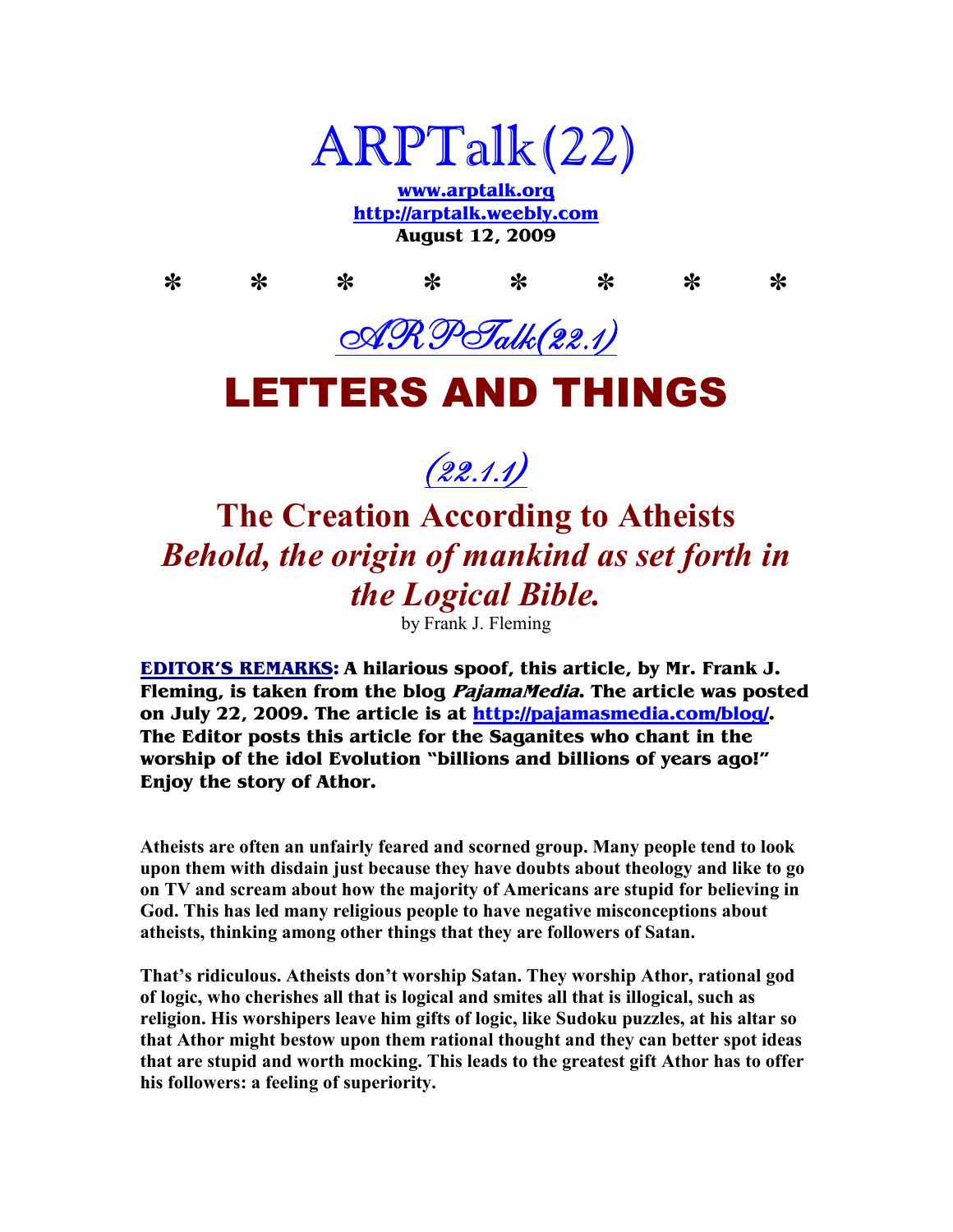**Ever notice how many Bibles are labeled "Holy Bible" on the front? Ever wonder what other types of Bibles there are? Atheists learn the teachings of Athor from the "Logical Bible," as atheists consider "Logical" infinitely better than "Holy." To help you better understand atheists, here's part of the story of creation as written in the Logical Bible:** 

**In the beginning, there was nothing, the most logical state for the universe to be in. Though Athor, rational god of logic, approved of such a logical existence, he longed for there to be beings who foolishly believe in irrational things such as religion so that he might laugh at them and their stupidity. Thus Athor set about to create conditions in which such beings would arise in a purely logical and scientific manner. So he created the universe from an infinitely dense and infinitely hot singularity in the Big Bang. And the evening and the morning were the first day.** 

**Photons continued to form as the universe cooled. And the evening and the morning were the second day.** 

**More cooling. And the evening and the morning were the third day. Again, more cooling. And the evening and the morning were the fourth day.** 

**…** 

**Eventually, a planet was formed at the right distance from a star for life to be sustained — as was likely and logical to happen given the size of the universe(s) — and Athor saw it and declared it "good enough." Thus was formed the planet Earth. And the evening and the morning were the three trillion, three hundred forty-five billion, six hundred eighty-eight million, seven hundred twenty-three thousand, five hundred forty-second day.** 

**The earth cooled. And the evening and the morning were the three trillion, three hundred forty-five billion, six hundred eighty-eight million, seven hundred twenty-three thousand, five hundred forty-third day.** 

**More cooling. And the evening and the morning were the three trillion, three hundred forty-five billion, six hundred eighty-eight million, seven hundred twenty-three thousand, five hundred forty-fourth day. …**

**Athor determined that the earth was now in such a condition that life might logically form, and thus it became so, through means still unknown though we have many theories about them. Athor's ways can be enigmatic to us, but eventually we always figure them out and they are no longer so. So while the means by which Athor formed life are currently unknown, we can have faith that the means were quite scientific and logical and by no means mysterious. And when a single celled organism had formed through completely normal, scientific means, Athor said unto it: "Go forth and multiply and gradually**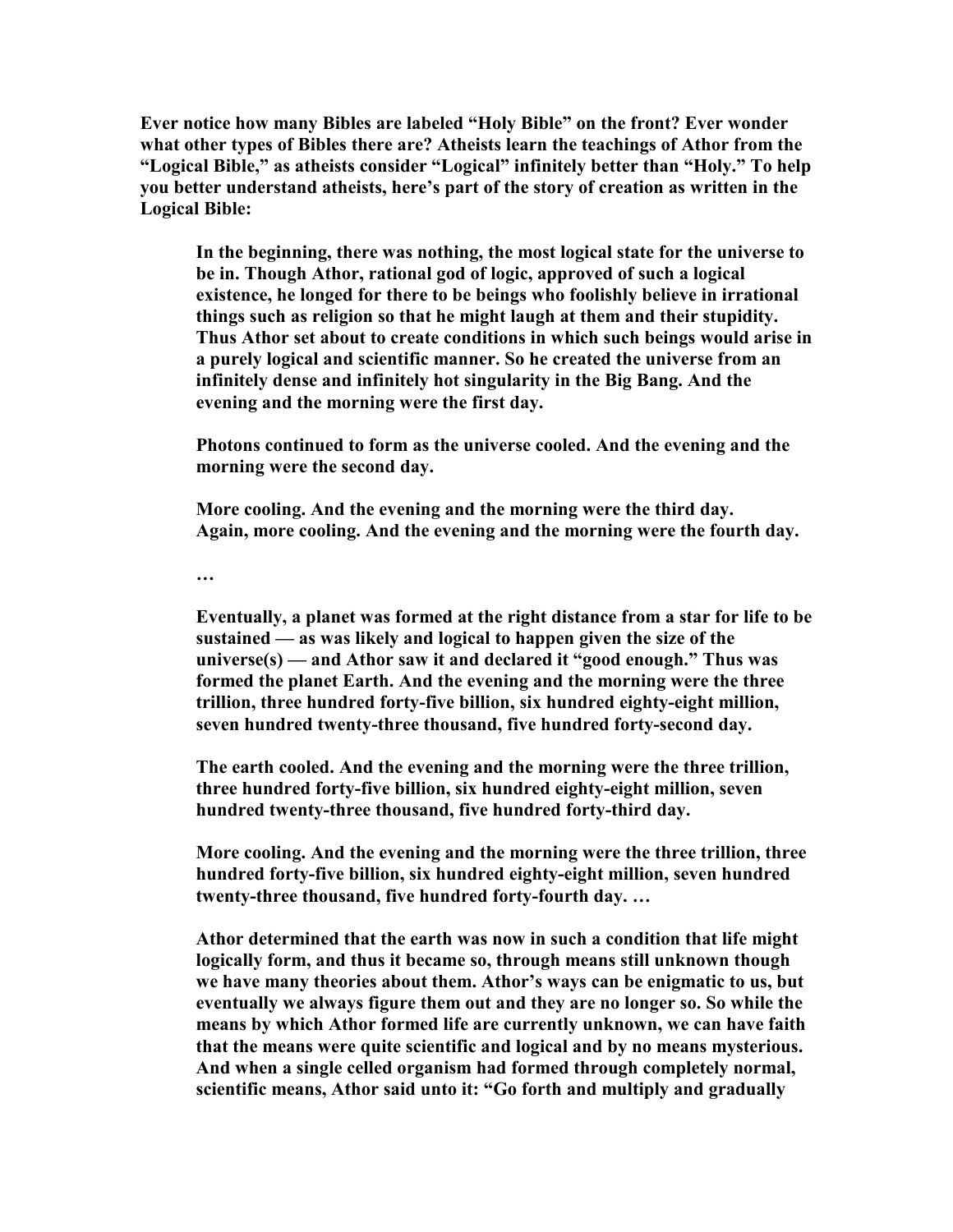**mutate so that you may become more complex entities." And the single celled organism did as it was told. And the evening and the morning were the three trillion, six hundred one billion, three hundred sixty-three million, eight hundred seventy-two thousand, nine hundred third day.** 

**And the organism continued to multiply. And the evening and the morning were the three trillion, six hundred one billion, three hundred sixty-three million, eight hundred seventy-two thousand, nine hundred fourth day. …**

**And after two billion years, Athor checked in on his creation to see the progress it had made and exclaimed: "What the what?! It's been two billion years, and you're still just single-celled organisms?! How long is this going to take?" And he did pepper his speech with much vulgarity, because he's not some sort of Christianist who gets hung up on that sort of thing. And the evening and the morning were the four trillion, three hundred thirty-one billion, eight hundred sixty-three million, eight hundred seventy-two thousand, nine hundred third day. …**

**Eventually, complex organisms formed, and through very scientific, unmysterious processes did come forth plants, the fish of the sea, the avian dinosaurs of the air, and the beasts of the earth — though not necessarily in that order. There were even really big dinosaurs which were totally awesome, although they died out except for things like chickens which aren't anywhere near as awesome.** 

**And, as logically would happen, on the five trillion, three billion, nine hundred six million, seven hundred thirty-seven thousand, five hundred thirty-second day, modern man arose … not that the generation before it would look any different or be identifiably human, but you have to draw the line somewhere, and we're drawing it here.** 

**And on the five trillion, three billion, nine hundred six million, seven hundred thirty-seven thousand, five hundred thirty-third day, man did look upon the world, the sky, and the many wonders of existence and did speculate that some marvelous being must have created all its splendor. At this time, did Athor appear to them saying: "There is nothing wondrous to creation, stupids! Its existence follows an extremely logical process — as I ensured it would — and you'd all realize that if you weren't such willful morons! You make me sick. You're what's wrong with this world!" And Athor did laugh heartily at the silly religious types, and it was good.** 

**And on the five trillion, three billion, nine hundred six million, seven hundred thirty-seven thousand, five hundred thirty-fourth day, Athor rested.** 

**~Scroll down for** *ARPTalk(22.1.2)~*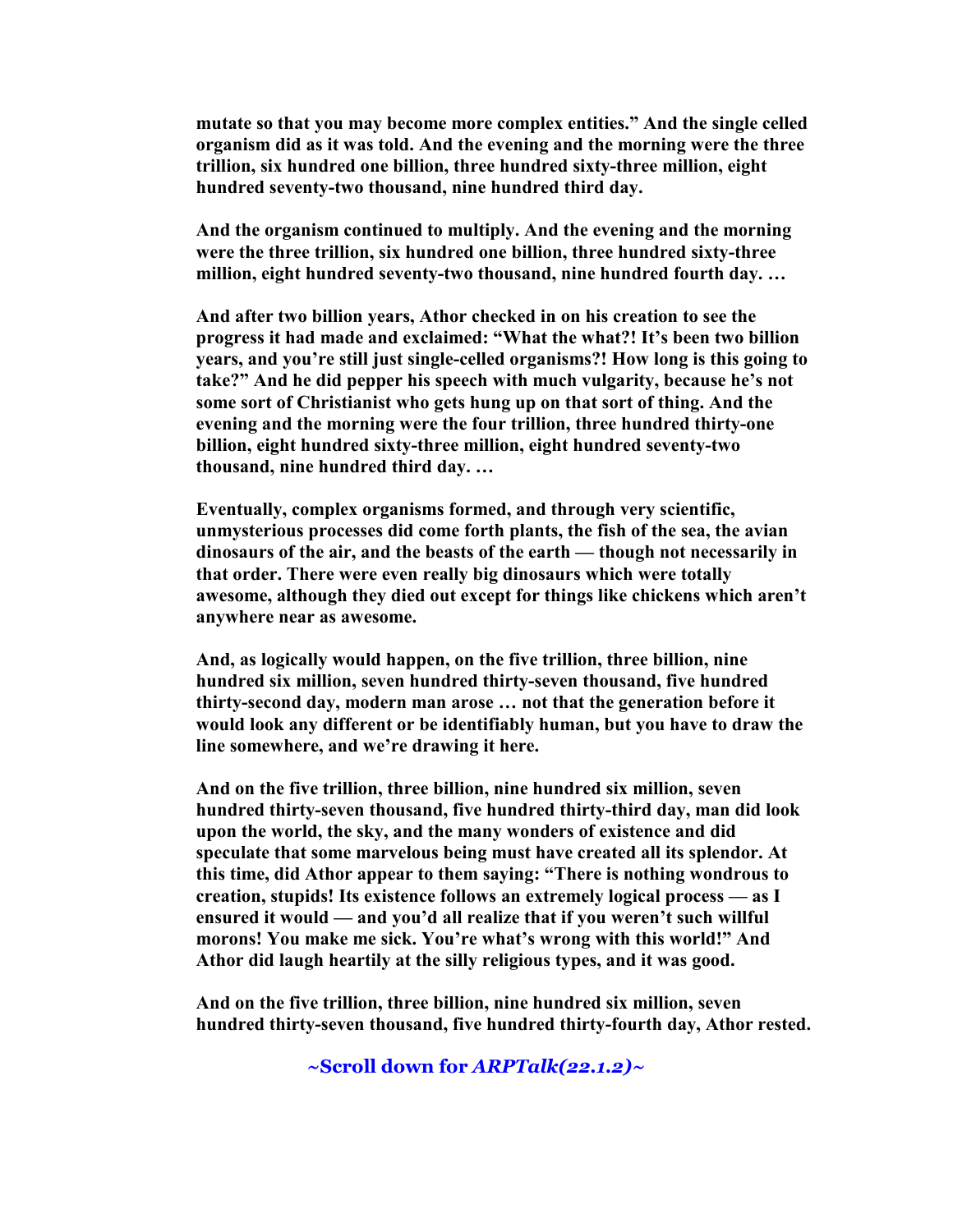

**EDITOR'S REMARKS: Dr. Sam Gray is a 1995 graduate of Erskine College. He has a Ph.D. in genetics from Clemson University. One of his interests as a scientist and teacher of science is the integration of Biblical faith and science. The article below reflects some of his thoughts.** 

**How does Christian faith integrate with the practice of science? Unfortunately, many people say the two never mix. I believe this response is wrong. I will attempt to show how scientific inquiry harmoniously integrates with Christian faith.** 

**To begin, all learning rests upon faith in something. For the purpose of illustration, I pose a question. Does Antarctica exist? Before you answer, consider where your knowledge originates. Have you been to Antarctica, or do you accept its existence on the authority of the testimony of someone else who has been? One also sees faith within the discipline of mathematics. Mathematical theorems rest on unprovable statements called postulates. Historians place faith in original documents. Experimental scientists place faith in the scientific method. Scholars must accept by faith** *something* **as true in order to pursue a rational course of study. All inquiry begins with faith.** 

**The Apostle Paul (Colossians 1:15-19) knew that Christ was the image of the invisible God, firstborn over all creation. He knew that a faith whose center was anything other than Christ would fail and could not possibly serve as the foundation for learning or living. Only in Christ do all things hold together.** 

**Our pluralistic society asserts knowledge from God's word remains separate from knowledge gained through scientific inquiry. Some claim these two sources of knowledge bear no influence on each other and Christian faith holds no place in science. Many would say that the content of Christian faith is not "knowledge" at all. Rather it is, at best, "opinion." This understanding of knowledge fails to accurately describe reality. Such a view denies God's sovereignty over the discipline of science. Furthermore, it neglects the history of science as a Christian endeavor supporting Christian theology. Early scientists believed a rational God created the universe (Genesis 1:1); therefore, the universe can be understood through reason.**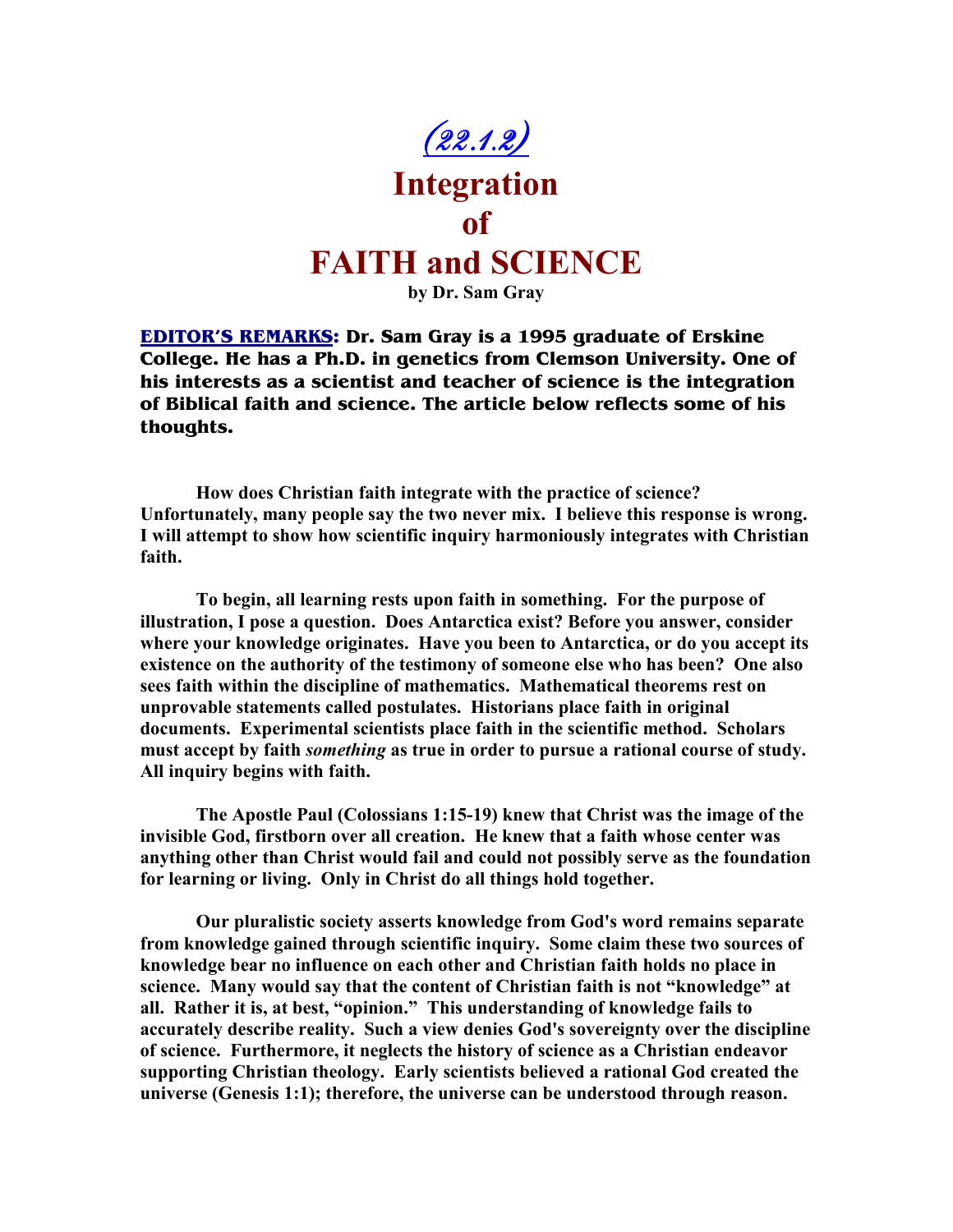**The laws of science can describe the decisions and actions of God as He holds His creation together (Colossians 1:17). Science provides a way for us to exercise dominion over God's creation (Genesis 1:28). God reveals His glory through creation (Psalm 19:1). He created a world that can and should be comprehended. Science provides a method for gaining this comprehension.** 

**Science seeks to know the truth of how the natural world operates. Christ himself provides the proper foundation for this pursuit. All truth begins with God. He is the God of truth (Psalm 31:5), His Son is the Lord of truth (John 14:6), and His Spirit is the Spirit of truth (John 14:16-17). The fear of the Lord is the beginning of knowledge (Proverbs 1:7). All truth originates from a single source and, therefore, composes one harmonious whole. Consequently, God's written word provides the starting point of all rational inquiry and the guide to all interpretation of reality. Every search for truth starts and concludes with Christ.** 

**Scholars who insist upon removing Christian faith from the practice of science espouse the worldview known as naturalism. 9aturalism holds all phenomena in the universe can be explained wholly in terms of natural causes. The natural world cannot be influenced by anything outside the natural world, such as God. 9aturalism strikes at the heart of the gospel. Abraham faced similar attacks from the Canaanites and Paul from the Athenians. Today these attacks resonate within the universities of the United States. Ramifications of naturalistic thought include the following:** 

- **God does not exist.**
- **Men exist only as a chance product of billions of years of random particle collisions.**
- **Mankind is not unique, just another animal.**
- **There are no absolutes.**
- **We have no responsibility to God.**
- **There is no basis for deciding the difference between right and wrong.**
- **Life has no real purpose.**
- **Man is the master of his own destiny.**
- **There is no such thing as sin, so there is no need for a savior.**

**Clearly, naturalism conflicts with Christianity. Logically, one cannot simultaneously claim to be a Christian and a proponent of naturalism. Correct science, however, does not conflict with Christian faith. Both provide complementary views of the world. God tells us of Himself and our condition in His special revelation, the Bible. Science provides us with a method of knowing the parts of creation we can experience with our senses. Science lets us explore God's general revelation. The Bible answers questions of our origin, purpose, and destiny. Through science we understand, albeit incompletely, how God orders and sustains His creation.**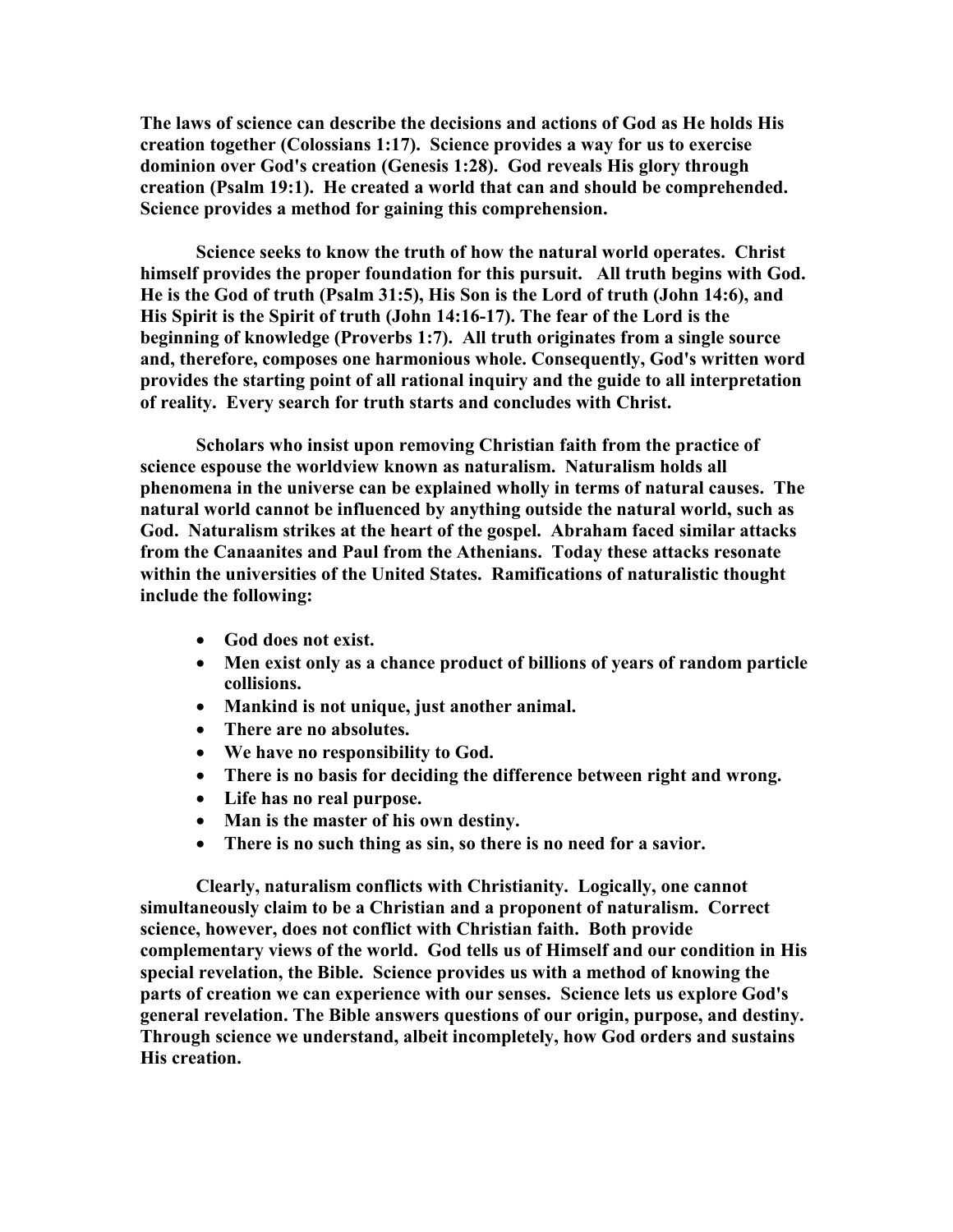**Genesis tells of God purposefully creating the world. His creation shows many predictable patterns. Scientists call these predictable patterns scientific laws. God pronounces his creation very good. By studying his creation, scientists see God's wisdom, power, creativity, beauty, and majesty. In Genesis 3 we learn of the fallen state of creation. Today we see a blend of the good and the fallen. As followers of Christ, we are called to serve as agents of redemption, restoring the world to its original good state. Scientists participate in this redemption by breeding cows that give more milk, transforming bacteria to produce human insulin, developing technology to increase crop yields, creating methods for reducing industrial pollution, and discovering new drugs to cure illness. Furthermore, as Christian scientists, we are equipped by the Holy Spirit to make ethical decisions in our research, to serve as responsible stewards of God's natural resources, and to properly exercise dominion over the earth.** 

**As teachers and parents we need to develop our students' understanding of Christian vocation. Abraham Kuyper correctly writes, "[T]here is not a square inch in the whole domain of our human existence over which Christ, who is Sovereign over all, does not cry: 'Mine!'" (Abraham Kuype***r* **, "Sphere Sovereignty," in James D. Bratt***, Abraham Kuyper, A Centennial Reader* **[Grand Rapids: Eerdmans, 1998], p. 488)***.* **God calls and equips some of His people to go forth in the scientific community and to serve as salt and light (Matthew 5:13-14). Salt flavors and preserves what we consume. Light illuminates our path and allows us to avoid hazards. We Christian scientists interpret scientific discoveries through the lens of God's word. We understand God's revelation of Himself through the natural world (Romans 1:20). We show students where God's word intersects with science, glorifying Christ.** 

**Population geneticists define evolution as a change in gene frequency within a population. A population consists of a group of organisms of the** *same species***, living in the same location, interbreeding amongst themselves. This definition of evolution describes reproduction within kind as recorded in Genesis. For example, suppose a scientist observes that 20% of the rabbits living in a forest have gray fur. A year later the scientist returns to that same forest and observes that 60% of the rabbits now have gray fur. The rabbit population now shows a higher percentage of genes coding for gray fur. According to the definition at the beginning of this paragraph, evolution occurred. Notice the example starts with rabbits and ends with rabbits. The scientist observes the number of rabbits and their fur color. By counting the rabbits, he measures the population. The scientist can repeat these observations by placing an identical population under identical circumstances. The change in gene frequency is observable, measurable and repeatable. The above observations operate within the parameters of Genesis.** 

**Regrettably, scientists operating within a naturalistic worldview espouse evolution as a theory describing life's origin. Evolution as a theory of origin assumes the first living cells arise from nonliving coacervates in a primordial soup. Life spontaneously appears via natural processes apart from any divine**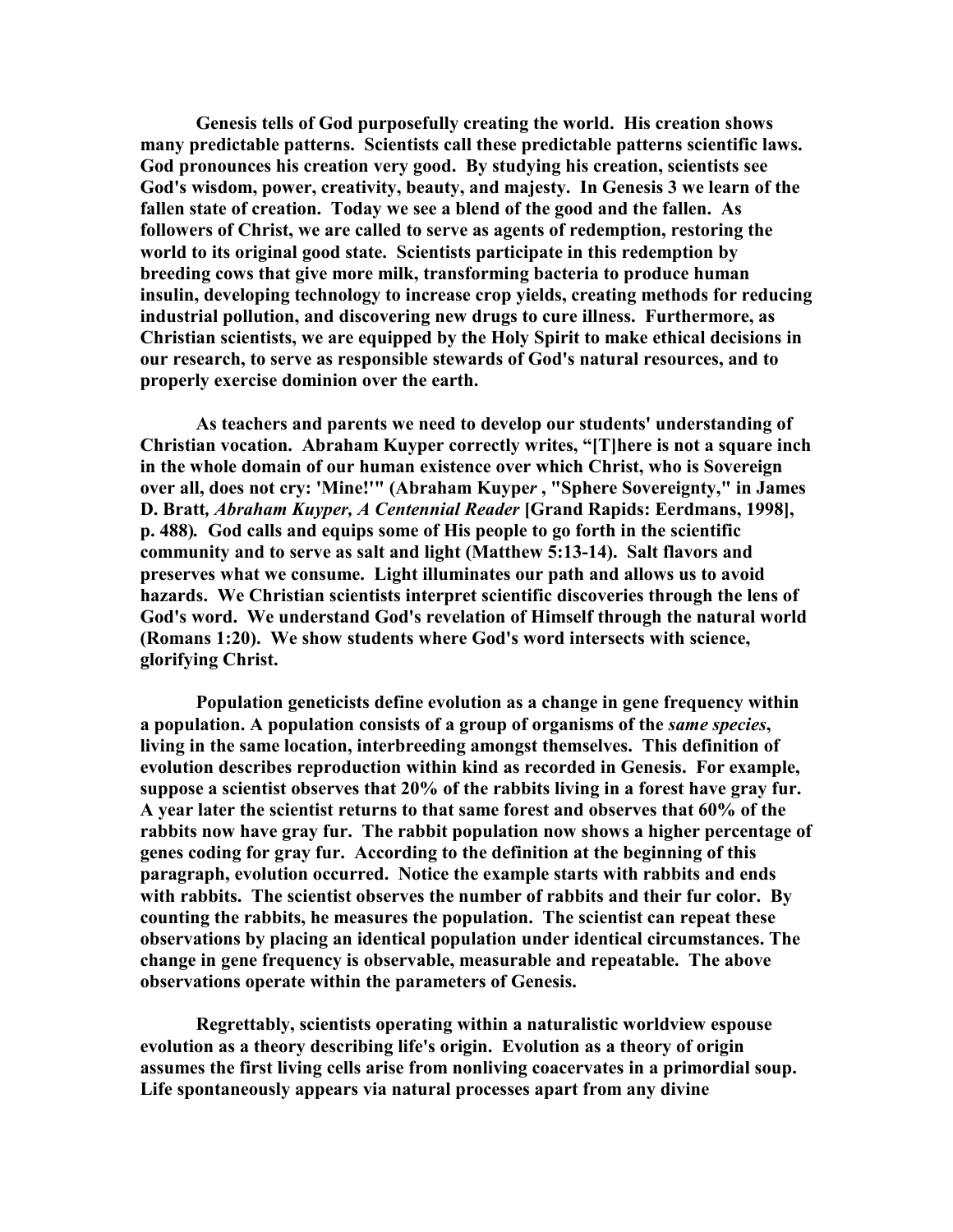**intervention. Over billions of years and through natural processes, these primitive first cells give rise to the multitude of diverse life forms present today. Christians take issue with evolution as a theory of origin on both scientific and theological grounds.** 

**Scientific theories must be observable, measurable, repeatable, and testable. 9o person observed the origin of life. Additionally, evolutionists hold that life spontaneously arose from nonliving matter. Louis Pasteur disproved spontaneous generation in 1861. To date, no scientist has created life. Evolutionists posit that the first cell gave rise to increasingly complex organisms, such as fish, amphibians,**  reptiles, birds, and mammals. No scientist has observed this degree of evolution, **nor demonstrated a mechanism whereby these increasingly complex organisms acquire the new genes required to produce greater complexity. Evolutionists also hold that life arose as a result of random chance. This assumption is not repeatable. Evolutionists say life arose over billions of years. This time frame is not observable. Furthermore, evolutionists hold that geological, biological, and astronomical processes presently observed operated identically in the past at the same strength and intensity as they do today. Science operates in the present only; past phenomena are not observable. Questions regarding the origin of life fall beyond the scope of science.** 

**Theologically, man as a random product of chance denies God's special creation of Adam. Christians believe Adam had no earthly parents. We believe in a literal Adam who was created directly by God and fell by sinning against God. Adam, the federal head of mankind, fell into sin dragging all mankind with him (Romans 5:19). Evolutionists deny the existence of a literal Adam. Without a literal**  Adam, there is no original sin. Neither is there a need for a savior. Consequently, 1 **Corinthians 15:22 bears no relevance. How can Christ serve as the last Adam if indeed there is no first Adam (1 Corinthians 15:45)?** 

**In summary, Christian faith integrates well with scientific inquiry. God's special revelation provides the framework within which science operates. Science provides a tool to explore God's general revelation. Through science, we begin to understand how God orders and sustains His creation. All truth, including truth learned through science, originates from Christ; therefore, all truth points to Him.**

**~Scroll down for** *ARPTalk(22.1.3)~*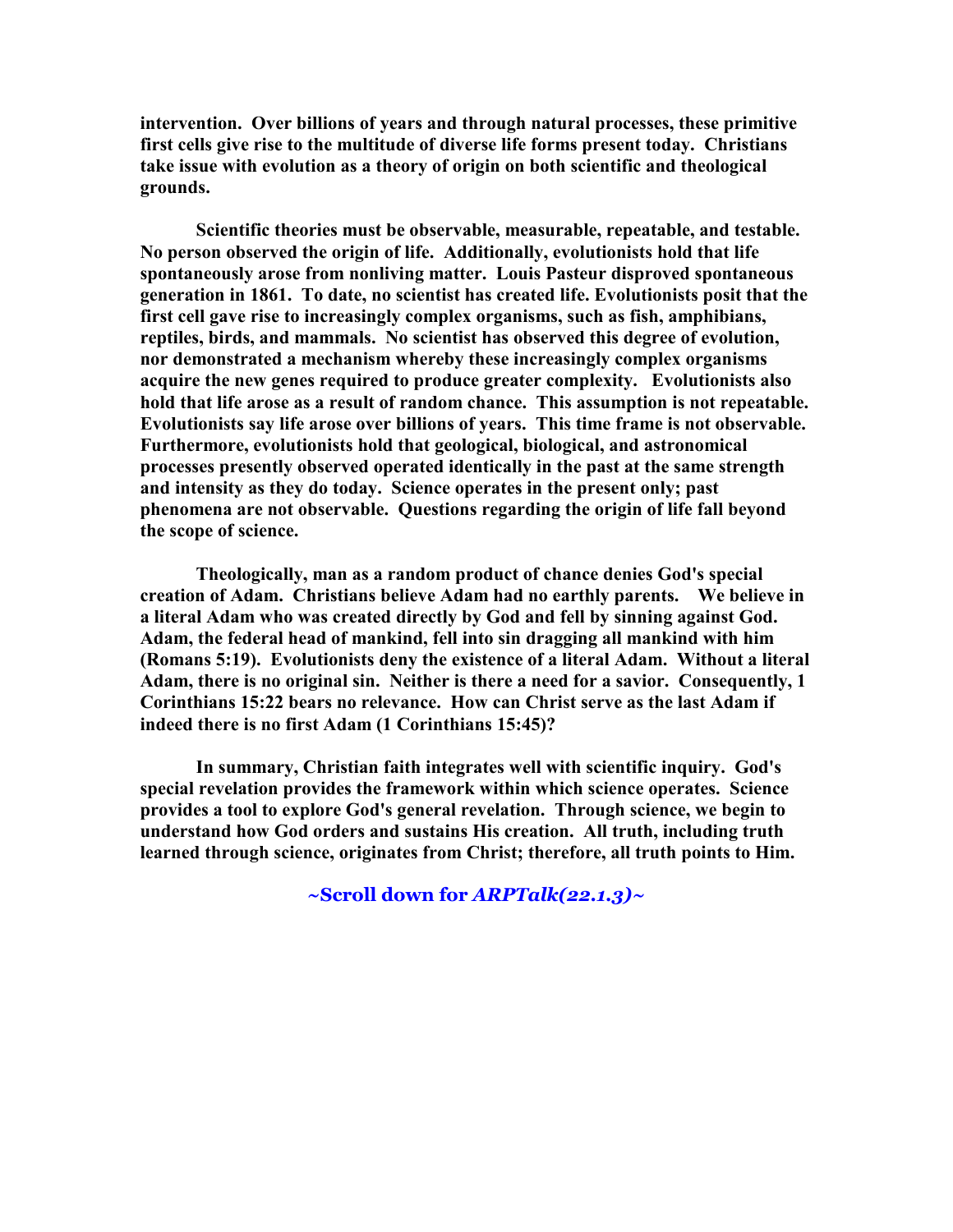## $(22.1.3)$

**Another Story of An ARP Student Who Will Not Attend Erskine College Because of Erskine's Lack of A Christian Worldview** 

**EDITOR'S REMARKS: The following is a letter that was written to the Editor. Permission has been given to use this letter.** 

**Today I received the** *ARPTalk (21).* **I am grateful that Dr. Gore's sermon was printed in full. It was a very stimulating and challenging read.** 

**I also appreciated the letter from Miss Karis Tucker who is attending Belhaven College in Jackson, Mississippi, and it is in this regard that I am writing this note. I felt that you should know that Karis Tucker in not unique in the ARP community. Our own daughter, Laura, is also a student at Belhaven College.** 

**Laura had also seriously considered Erskine College. However, one of the most persuasive arguments in favor of Belhaven was its integrated Christian worldview curriculum. My wife and I were very impressed with how the college has made every effort to bring the Bible into the whole way of thinking at Belhaven rather than just as a separate subject in the college's curriculum. We have rejoiced to see Laura grow in her understanding of how the Word of God has a direct impact on every area of life.** 

**The decision to send Laura to Belhaven College instead of Erskine College was not easy (it seemed so disloyal to the ARP denomination) but it was confirmed for me during this past meeting of the annual Synod of the ARP Church (June, 2009). While I honor Dr. Ruble in his very difficult position as the President of Erskine College and Seminary where he has to balance several competing interests, I also have to say that I was very disappointed in his affirmation of the Erskine Science faculty's statement on the relationship of science to the Christian faith. Evolution was presented as "science" while creation was dismissed as "faith." I cannot agree with such a non-Christian worldview. I expect it to be taught at a secular college, but in my view it is totally unacceptable in a college which declares itself to be Christian and Reformed.**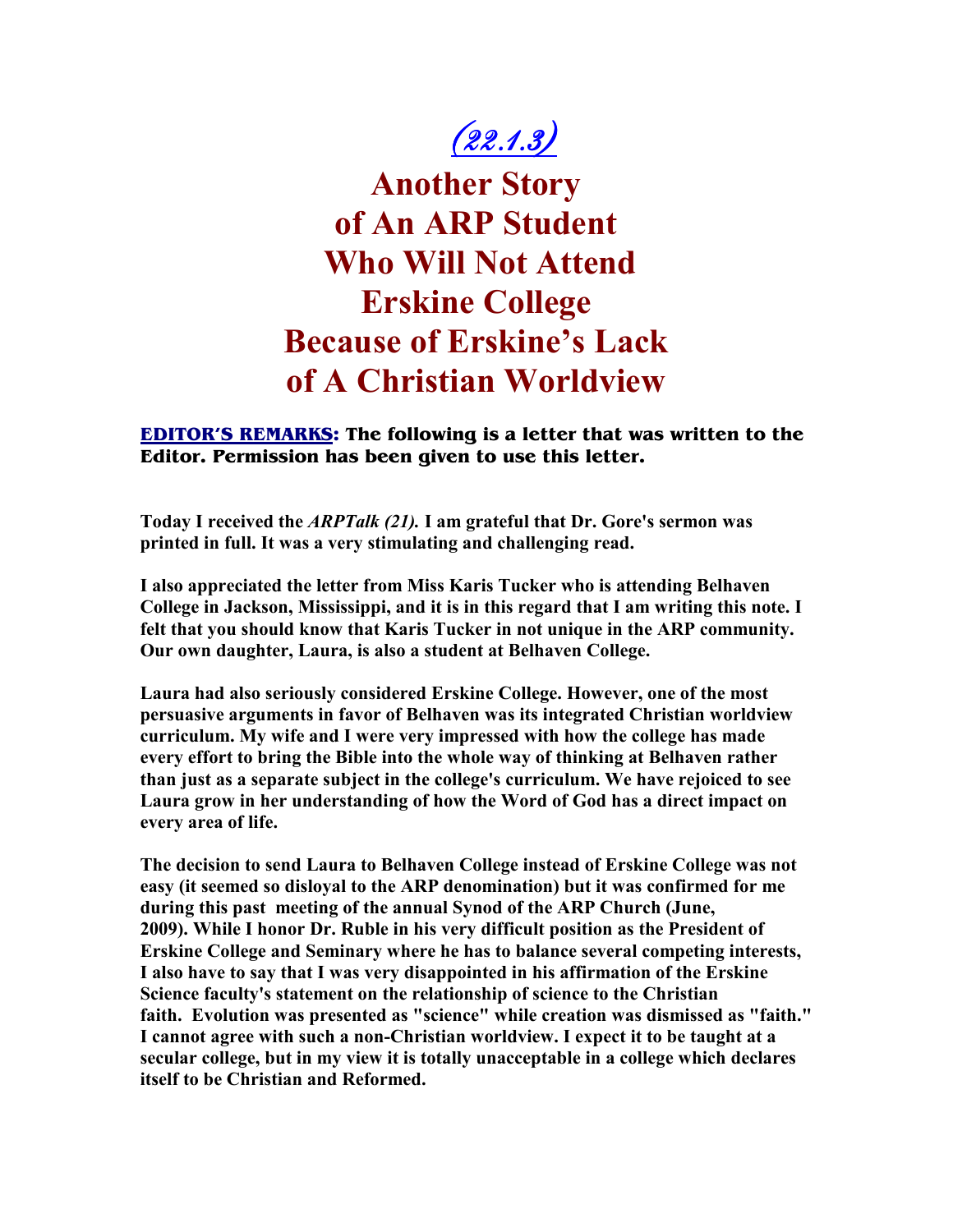**It is my hope and prayer that Erskine will move to a more biblical Christian curriculum as a result of Synod's initiative at this past meeting of the ARP Synod.** 

**Yours in Christ** 

**Rev. Frank Van Dalen** 

**~Scroll down for** *ARPTalk(22.1.4)~*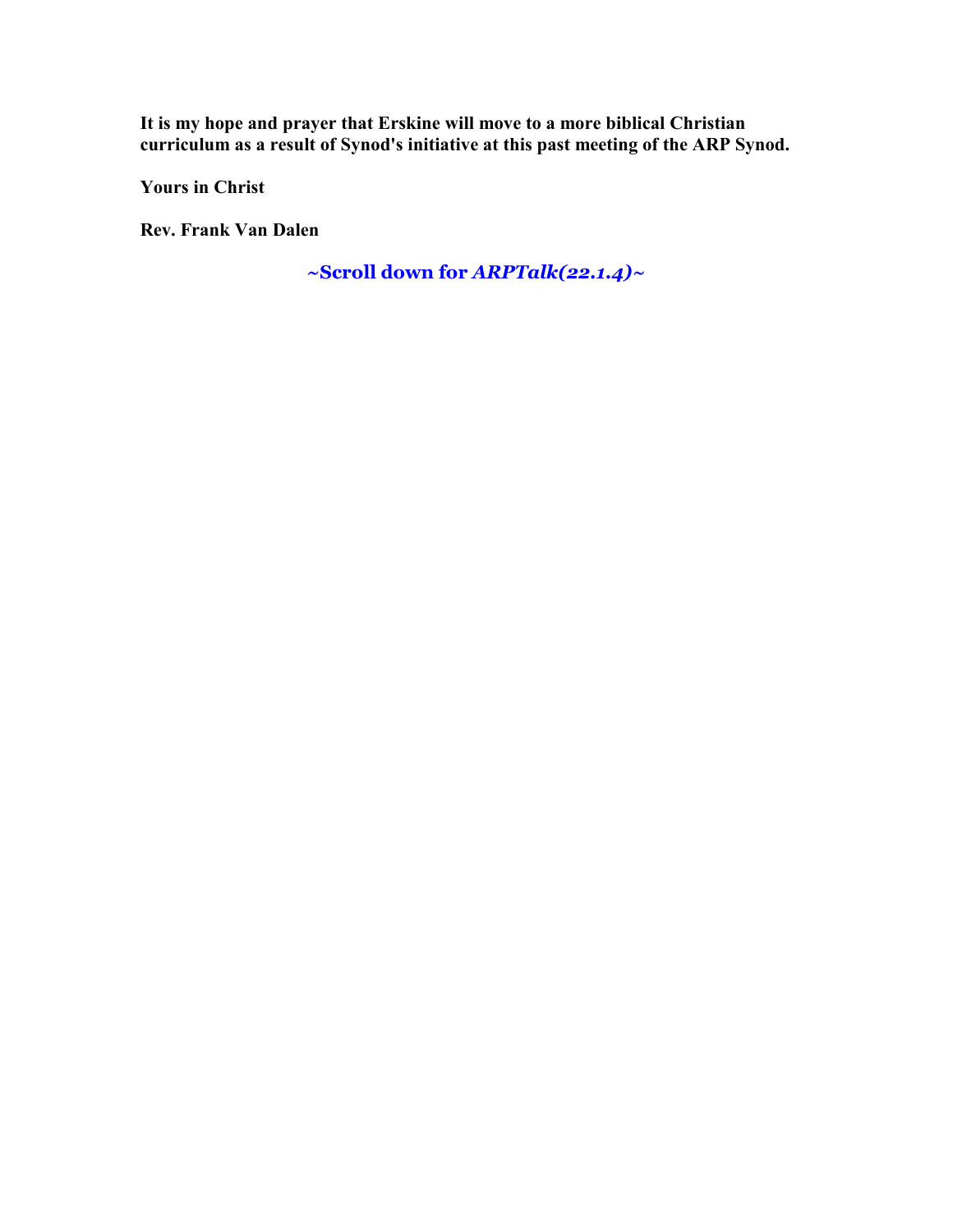

**EDITOR'S REMARKS: Some speak of the mess at Erskine as though it were something that has recently taken place. The article below, by Rev. Ken McMullen, was taken from The Associate Reformed Presbyterian, July, 1986. The Erskine College and Theological Seminary rebellion against and disregard for the ARP Church is long and well-documented.** 

UNIQUE /yōō nēk'/ *adj.* 1. being the only one of its kind. 2. unmatched; without equal.  $3$ . rare, unusual.  $4$ . limited to a region, class or time.

By DEFINITION, the word "unique" implies something that Is quite literally one of **a kind. Something either is unique or is not. And it cannot be "very unique," for that is like saying something is "very dead." Something is dead or alive. Something ls unique or not unique.** 

**We often use the word "unique" to describe Erskine College. Our denomination's institution of higher education is said to have a unique atmosphere, a unique setting which is unlike that of other colleges and universities. In many ways it is a campus that is different from any other.** 

**We especially feel this way as springtime arrives, clothing dogwood trees in white blossoms, bringing daffodils and tulips to carpet spots which were lifeless during the winter. Trees burst forth in waves of green, offering the setting for lazy walks across the campus and through the town.** 

**The town, Due West, is itself a part of Erskine's rare qualities. Many would claim the town is too small for a college, but who can match Due West's support for its college? In addition the friendliness of the people in the community adds much to the atmosphere of Erskine which sets it apart.** 

**This friendliness often carries over into the student body. Everyone may not know everyone else's name, but rarely do most students pass each other without a friendly "Hey," or a smile (exam week may be excepted). This most certainly is in contrast to the large state universities, where often one is simply a number in the crowd.** 

**One of the qualities which attracted me to Erskine when I was considering colleges is this friendliness. It bears true of faculty members as well, for they are truly caring and often are willing to spend extra time in the office to aid students who need help**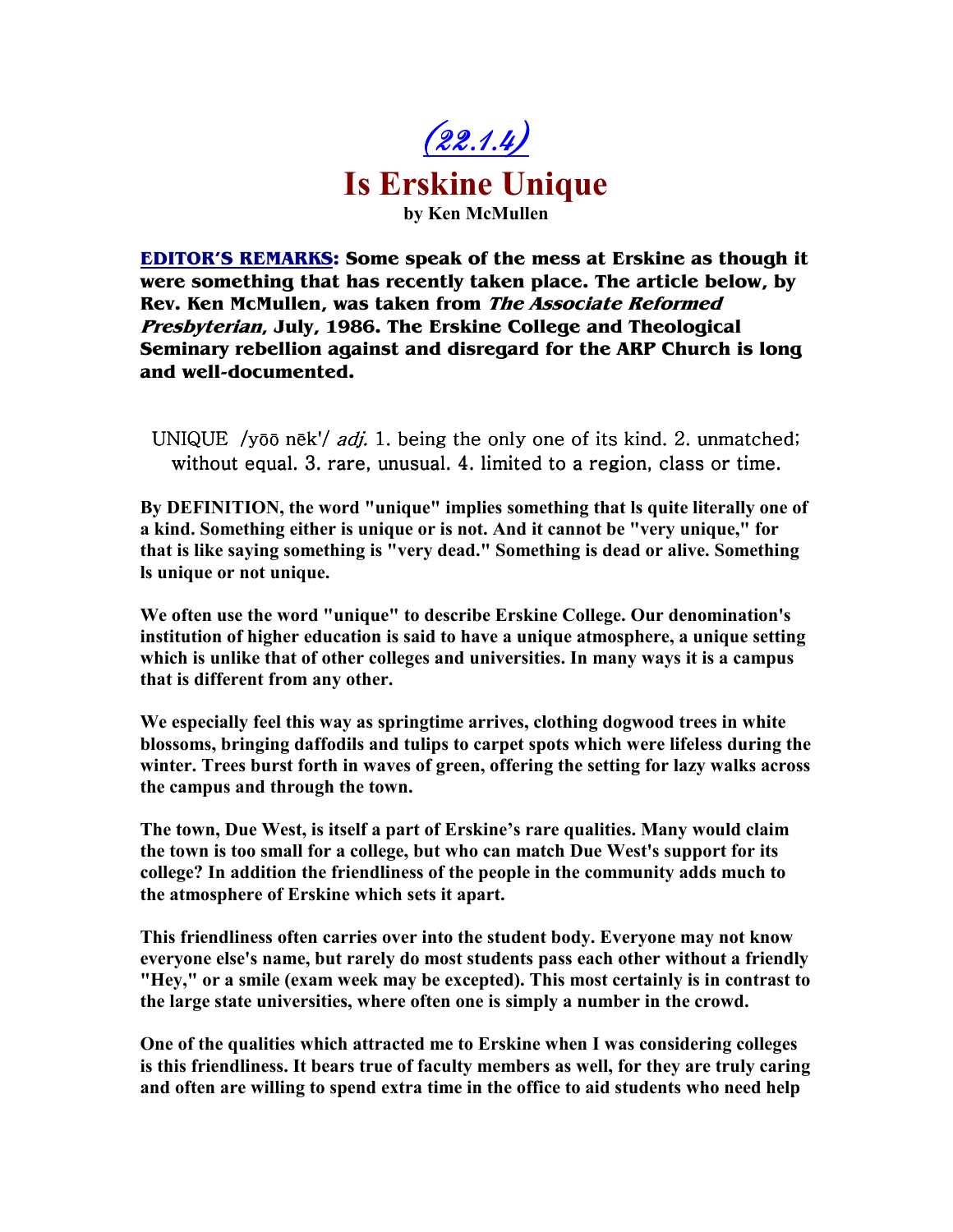**on their work or who simply want to talk. Erskine's friendliness can be quite contagious.** 

**This often is tied to another thing which we see as unique—something now proudly displayed on the new campus sign: "Erskine College, The College of the Associate Reformed Presbyterian Church." Erskine is the only school sponsored by the ARP Church, and many see this as the central characteristic that gives Erskine a unique quality.** 

**The college's motto, adopted in 1842, is "Scientia cum moribus conjinta," or ''Knowledge Joined with Morals." Many trace Erskine's friendly, caring atmosphere to this emphasis on joining a liberal arts education with Christian morals both in and outside of the classroom.** 

**This is the "statement of purpose" adopted by the Erskine Board of Trustees:** 

**"Erskine College exists to provide opportunities for liberal arts education in an environment created from and expressive of Christian commitment. Striving for excellence and respecting individually, the college seeks to enable each student to integrate knowledge and moral values in preparation for a life of service to God and society. Erskine, as part of the Associate Reformed Presbyterian tradition since 1839, attempts to unite faith and reason to produce an atmosphere in which Christianity undergrads the freedom of inquiry and inspires dedication to the search for truth and understanding."** 

**Many see this purpose as what makes Erskine something other than just another academic institution. They see Erskine in this light as unique.** 

**Bur why have I bothered to go over these things with you when many of you already know them (a number of you having also attended Erskine)? Why have I shared with you some of the characteristics which make Erskine unique? I have done so, sadly, because I am afraid these things alone do not make Erskine College unique.** 

**Are not the atmosphere and surroundings unique? There is only one Due West, after all, isn't there? True, but there are other small towns across the nation which are home to colleges and even universities, and each one has its own local flavor and qualities. Erskine's atmosphere is a special thing, but it alone does not make our college unique.** 

**Well, what about its friendliness? Surely that sets Erskine apart from the crowd, so to speak. True, Erskine's friendly aura is a rare prize in a fast-paced, individualistic world. But there are other colleges which match or even outdo Erskine on this count. So we must concede again that these things alone do not make Erskine College unique.**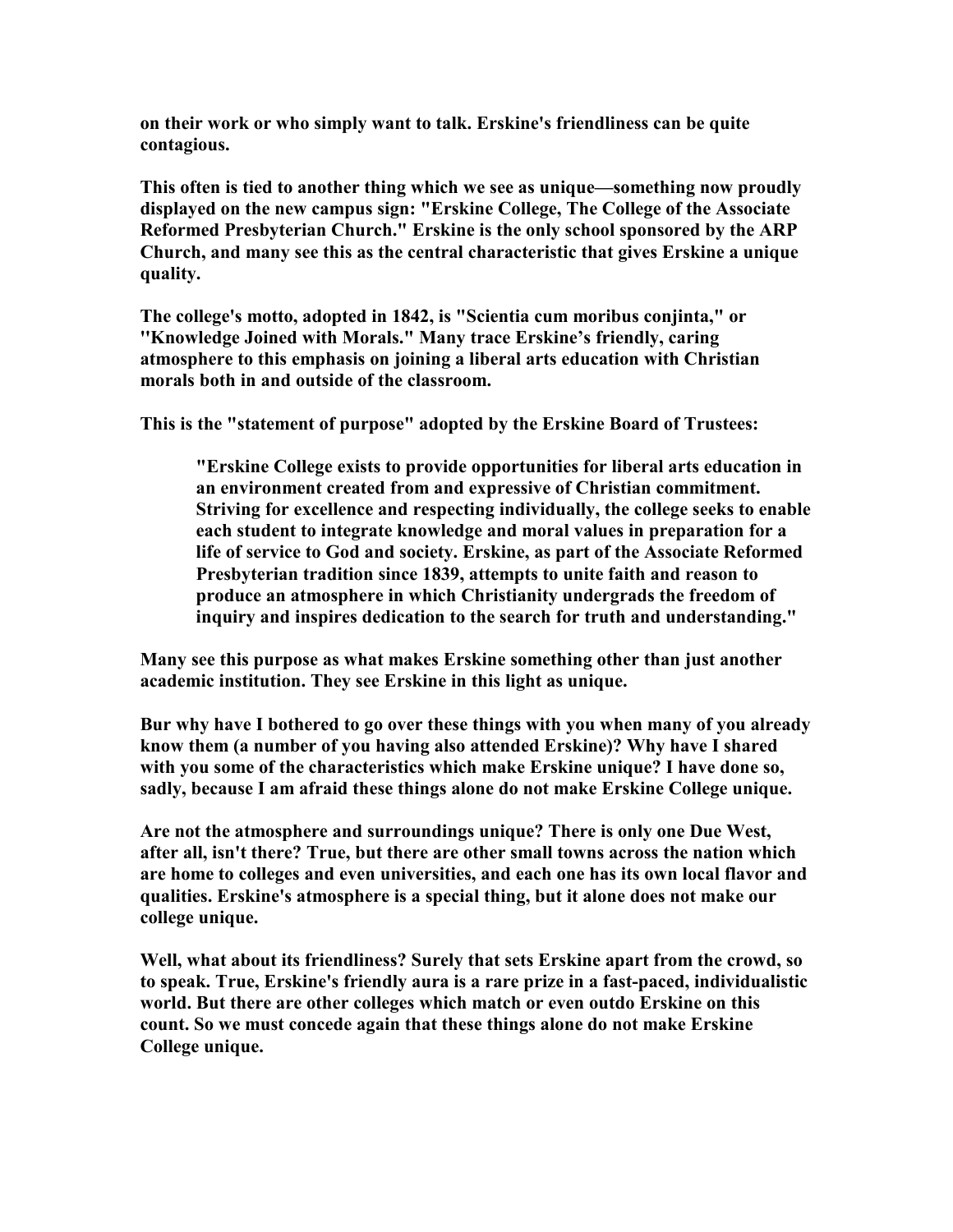**Ah, but there is one thing that is unique, you may say. Only one college is sponsored by the ARP Church. Yes, in this Erskine is unique; in this way it is one of a kind (although it has not always been alone; e.g. Bryson College). But is this fact alone enough to claim that Erskine is "unmatched, without equal"?** 

**Well, what if this fact is Joined with Erskine's statement of purpose? Would we not then be able to say that Erskine College is unique in the true sense of the word? To this I would have to answer: "Yes, but . . . ."** 

**What I mean here is that if this statement of purpose was actively being implemented, then Erskine would have reason to claim being a unique institution.** 

**But is this purpose being pursued actively? Unfortunately it takes quite an imagination to say that it is.** 

**From my experience and the experience of many others associated with Erskine College, it can be said the Erskine takes a laissez faire ("let do, let alone") attitude toward implementing these purposes.** 

**Erskine does offer an excellent academic program; that cannot be questioned. But it appears to me that this has been divorced from the purpose of instilling Christian values in the individual student.** 

**This is not to say there is no Christian emphasis. There is Christian emphasis. But too often it is relegated to a token position in the life of the college, being confined to Christian Emphasis Week or to occasional speakers.** 

**In fact, the college's statement of purpose is often undermined, for some members of the faculty and staff of Erskine College show little affection for the ARP Church and its connections with the college, and I strongly suspect that a few would prefer to be independent of the ARP denomination.** 

**This purpose also is undermined when the administration does not appear to deal with un-Christian practices unless they "get out of hand." A regular part of some literary societies' initiations appears to involve taking the new members out to get drunk. Alcohol rules are often openly flouted in the dormitories. Does allowing such casual practices foster "an environment created from and expressive of Christian commitment?" The answer to that question is obvious. But why worry about whether Erskine College is unique in the first place (especially by my "narrow" definition, you may ask)?** 

**My question is born of a heart thoroughly devoted to Erskine. As our fight song says: "I'm Erskine born and Erskine bred, and when I die I'll be Erskine dead."**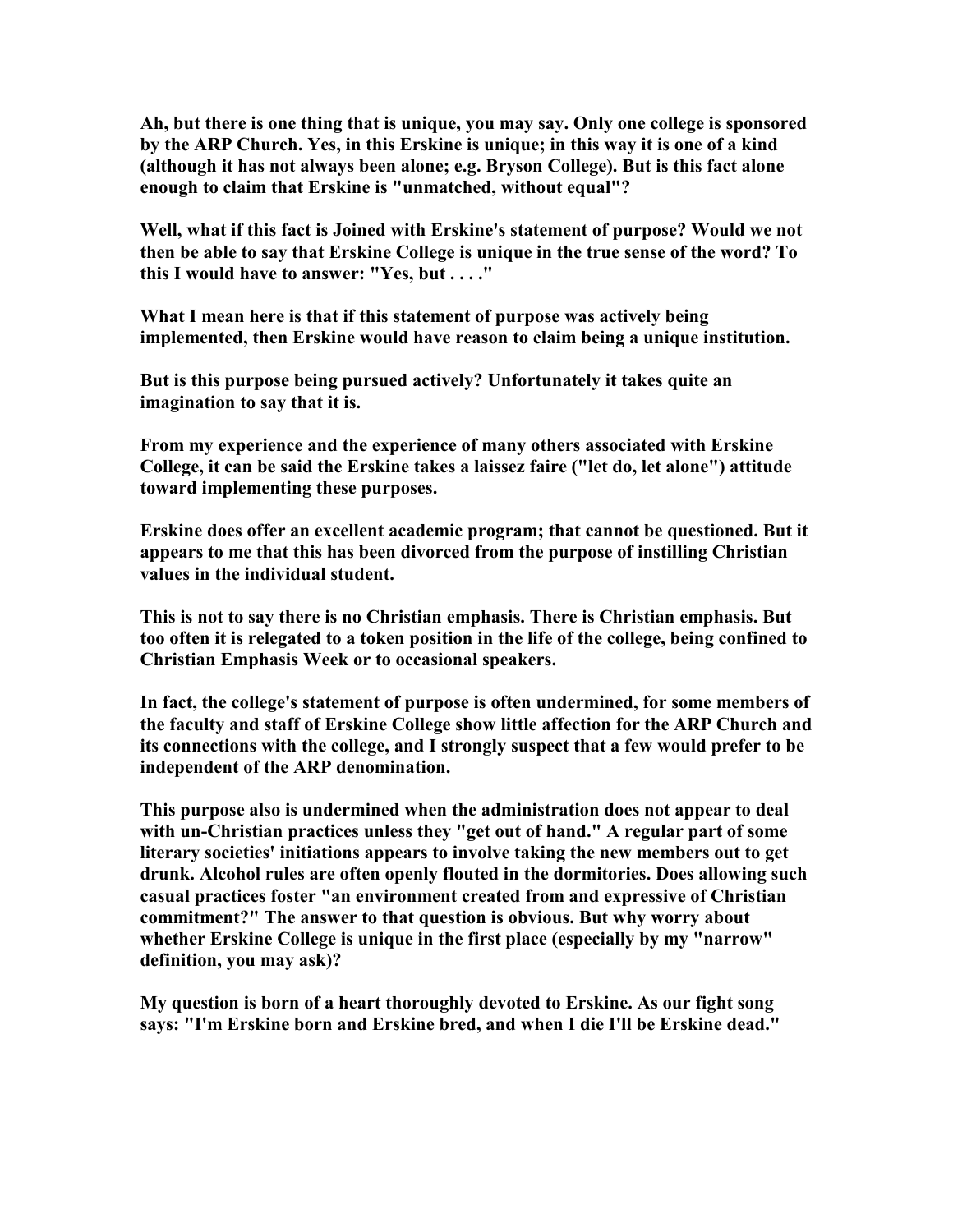**As such, as the economy pushes costs of tuition up, as America's pool of new students declines with the decline of the birth rate, we must ask ourselves about Erskine College's future.** 

**There are many excellent liberal arts colleges and universities where students can get as good an education as at Erskine (and in some cases a better one). In this sense, Erskine is not unique. Thus, why not attend an excellent state college or university where the cost is less? This is one reason I've heard from students transferring from Erskine to other institutions.** 

**What about students seeking a quality education in a Christian atmosphere? Here again, there are many colleges which offer a strong academic program while at the same time providing an active and vibrant Christian setting. While Erskine offers some Christian emphasis, it falls short of its own statement of purpose. It is not unique in this area. Once again, then, why not go to an institution that does offer such things?** 

**What it boils down to is that unless Erskine has something unique to offer, people's pocketbooks will lead them elsewhere, and Erskine will limp along with low enrollment or worse; our college is not guaranteed to have an eternal existence on its own.** 

**The hope of Erskine lies in fulfilling the purpose for which it was created: Joining 'knowledge with the Christian faith in an active way.** 

**Straddling the fence will not make Erskine unique; standing for Jesus Christ will. We need to heed the words inscribed in Hebrew above the doors of the Erskine Building: "The fear of the Lord is the beginning of wisdom." Let us seek to make our college unique, for His sake.** 

**~Scroll down for** *ARPTalk(22.1.5)~*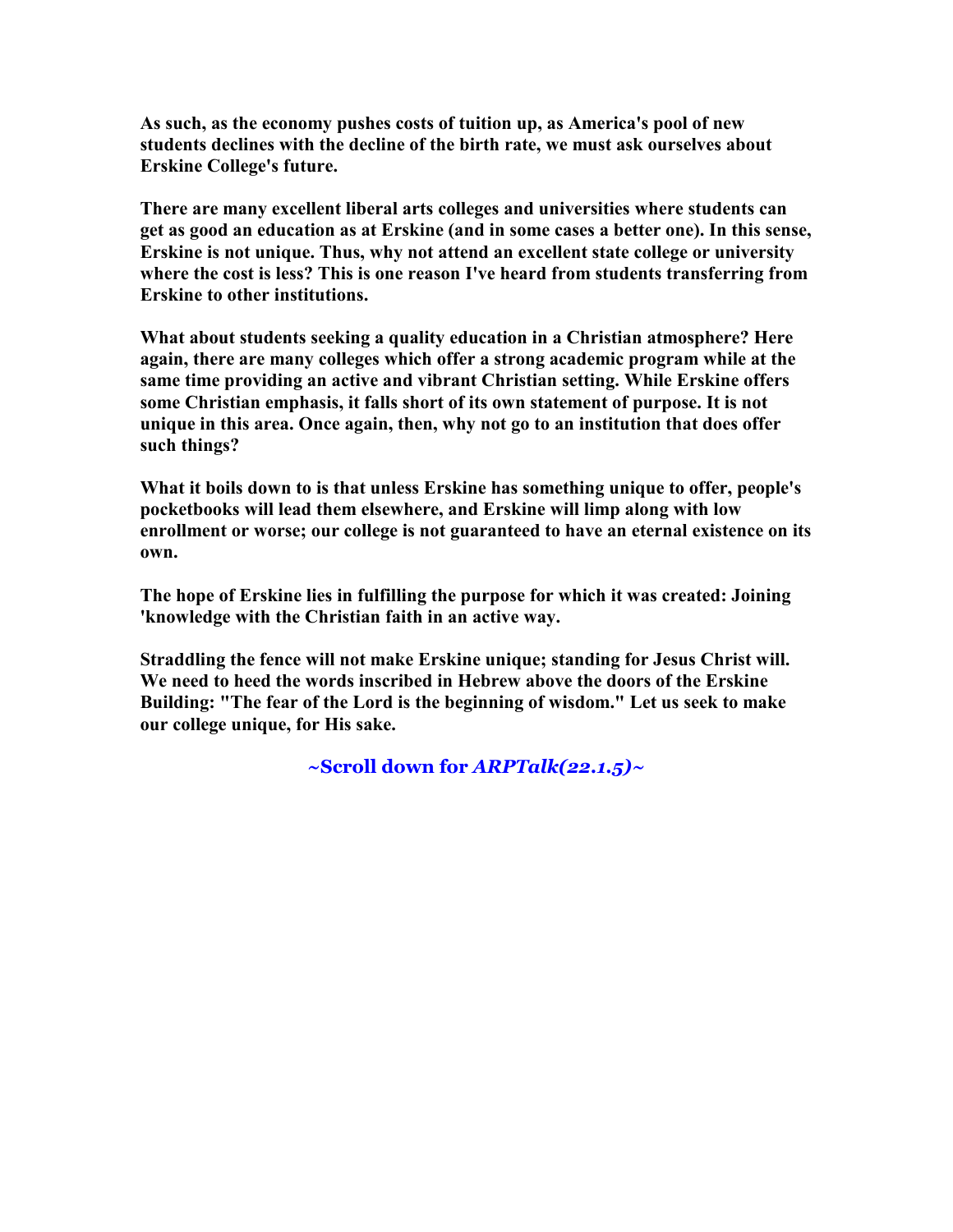

**EDITOR'S REMARKS: This e-mail from Erskine Theological Seminary is real. The Editor is not creative enough to make this up. This is a Bill Mays for OXYCLEAN . . . uh . . . no . . . Billy Mayes for Erskine Theological Seminary. What is a "Fans of Erskine?" Is this a new low in bad taste and mediocrity? Good grief!** 

From: **Mary Lowe** <mlowe@erskine.edu> Date: Tue, Aug 11, 2009 at 5:06 PM Subject: Fans of Erskine Seminary To: SEMINARY\_STUDENTS@listserv.erskine.edu

# **Fans of Erskine Seminary**

**August 11, 2009**

**Erskine Seminary is giving away a free course!**

Be one of the first 100 fans to join the Facebook group, *Fans of Erskine Seminary*. To help us reach our goal of 100 fans, share this group with your friends, church members, and professional contacts.

 Once we reach our goal of 100 fans, a drawing will be held for one free course for Fall 2009. Winners will be notified via Facebook.

Click here to find this group.

**~Scroll down for** *ARPTalk(22.2)~*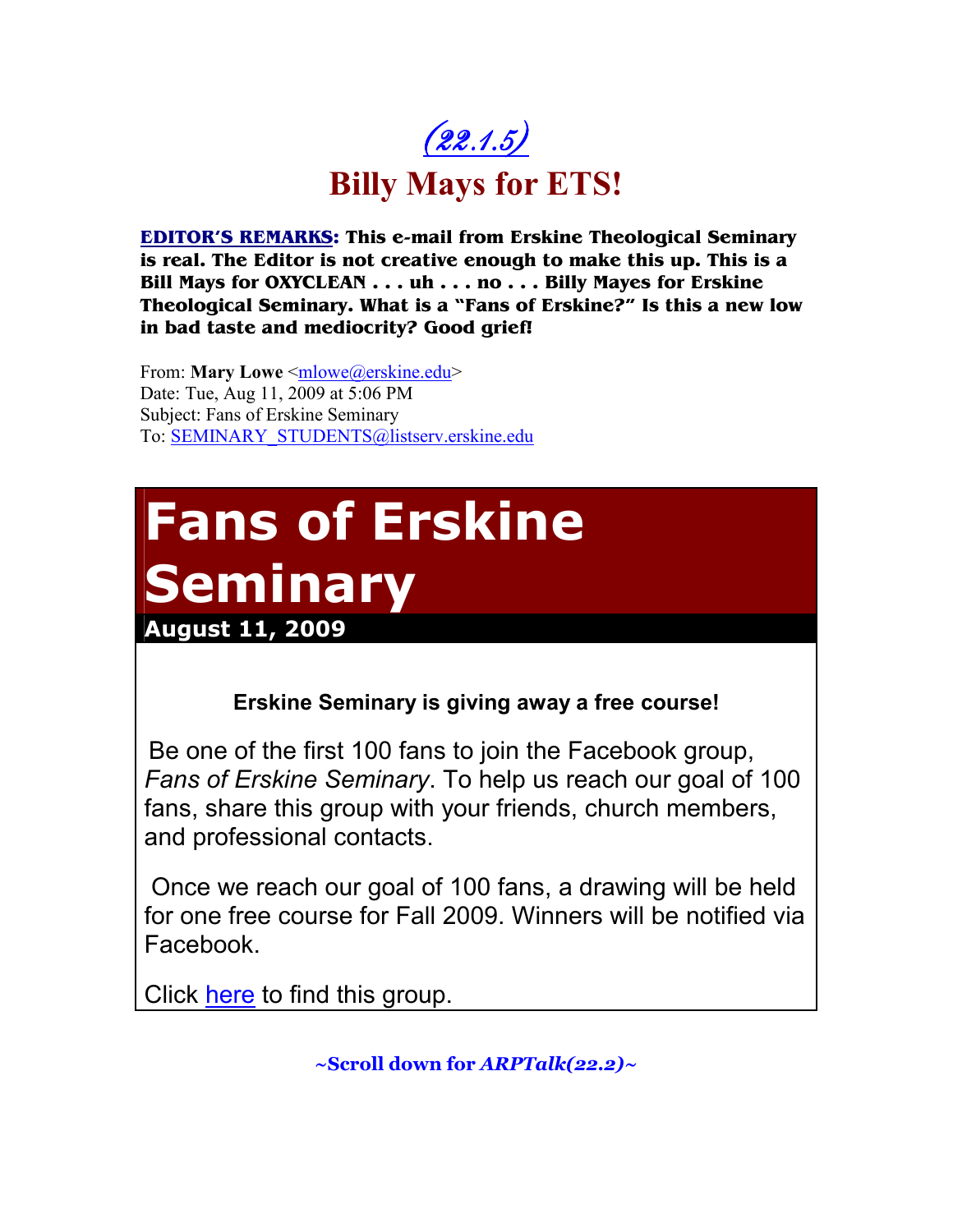

**In recent years, Erskine College has used the motto "Christian Commitment and Excellence in Learning." No doubt readers of ARPTalk are aware that the Editor has repeatedly raised questions about the Erskine Administration's implementation of the "Christian Commitment" part of this slogan. In this article the Editor will focus on the second half of the now obsolete motto: "Excellence in Learning."** 

#### **NINTH IN SOUTH CAROLINA—THAT CAN'T BE GOOD!**

**On July 22, 2009, Erskine's NetNews proclaimed that "Erskine ranks ninth in state among public and private colleges and universities" (http://www.erskine.edu/news/07.22.09.htm). NetNews is a public relations arm of Erskine College and Seminary, so we assume this is supposed to be good news. According to the NetNews article, these rankings on StateUniversity.com are "completely statistical and based on government sources." The article added that schools are assigned a score on a scale of 100 and that the "most important" criteria are "a school's ACT/SAT scores, student retention, faculty salary and student/faculty ratio." To be sure, these are all important indicators of academic quality. Apparently the Erskine Administration is satisfied both with the criteria used and with Erskine College's ranking on the StateUniversity.com site. But should they be happy with this ranking? A visit to the StateUniversity.com website** 

**(http://www.stateuniversity.com/rank\_by\_state/score\_rank/SC.html) quickly uncovered some deeply troubling information.** 

**The top 15 schools with their scores were:** 

- **1 Furman University 97.5**
- **2 Clemson University 94.8**
- **3 University of South Carolina-Columbia 90.7**
- **4 Presbyterian College 89.9**
- **5 Converse College 80.2**
- **6 Winthrop University 79.9**
- **7 Claflin University 79.0**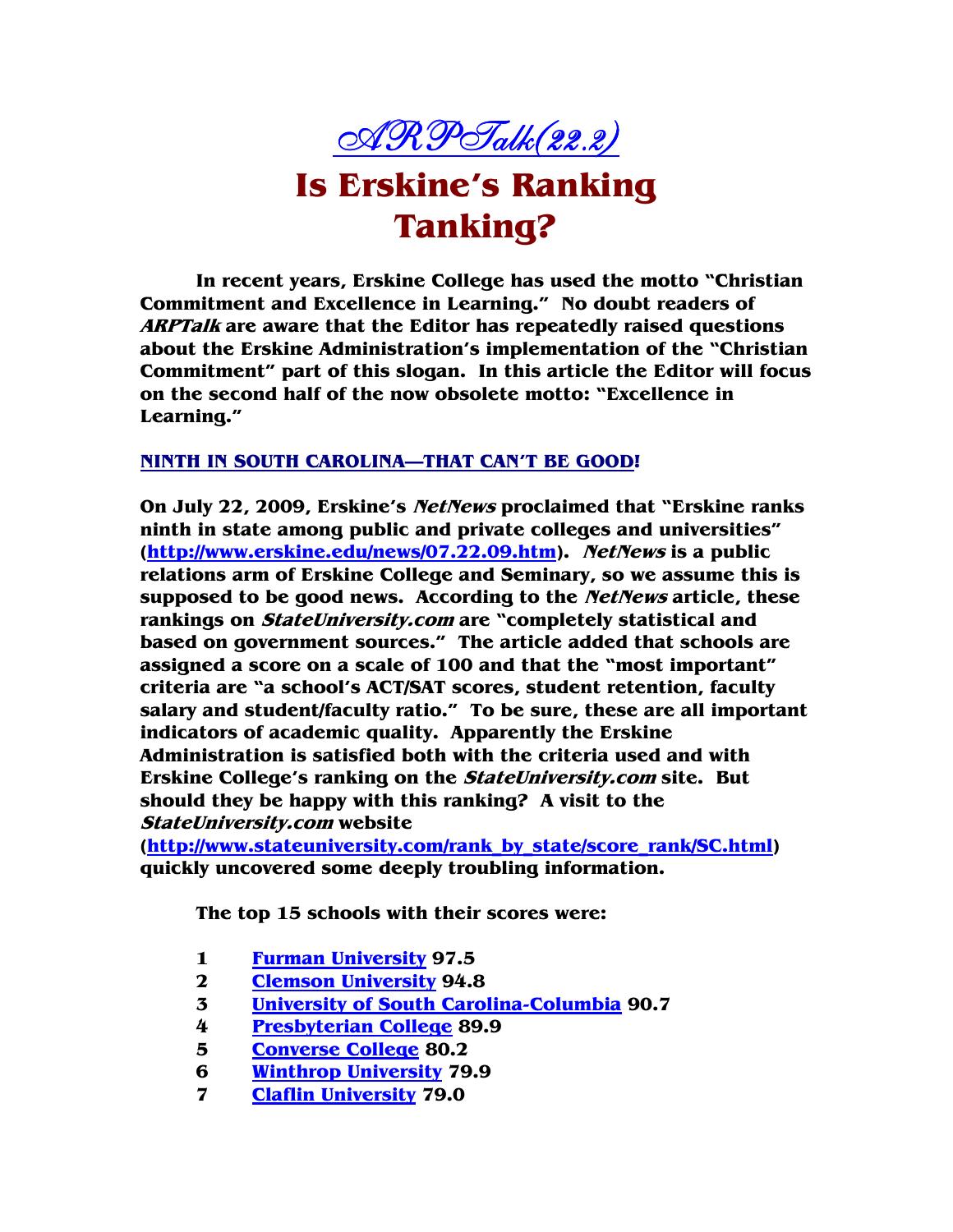- **8 Columbia International University 78.0**
- **9 Erskine College and Seminary 76.4**
- **10 Francis Marion University 73.2**
- **11 University of South Carolina-Aiken 72.9**
- **12 Columbia College 72.4**
- **13 Coastal Carolina University 71.7**
- **14 Lander University 70.0**
- **15 University of South Carolina-Upstate 69.6**

**Given that Wofford College and up-and-coming Anderson University and North Greenville Baptist University were not included in the rankings due to insufficient data, it is quite possible that Erskine College would not even make the "top ten" in South Carolina if these schools were included.** 

**What can we learn from this ranking? The Editor recalls from his time as a Trustee on the Erskine Board that Erskine College's peer group has traditionally been thought to be the top-ranked private schools in the region (e.g., Furman University, Presbyterian College, Wofford College, etc.). That is now wishful thinking. Erskine College has fallen WAY behind the top four, and to speak of Erskine College as competing academically with schools like Furman University is ridiculous. In reality, Erskine now jockeys with schools like Winthrop University, Anderson University, North Greenville Baptist University, Columbia College, and Lander University.** 

**Another implication of these rankings is that Erskine College cannot continue to charge the level of tuition and fees that it now does. The real peer-group competitors for Erskine College are less expensive to attend than Erskine College. How long will it be until current and prospective students at Erskine College wise up? And when they do wise up, how will Erskine College adapt? Given the track record of President Ruble, who built Erskine Theological Seminary as a low-cost professional school with an emphasis on accessibility rather than quality, a future for Erskine College with distance-education programs and adult degree-completion programs looks inevitable. How will Erskine College compete with state institutions that can offer such programs much more cheaply? Will Erskine College follow Erskine Seminary and become just another "bottom feeder" school scrambling for scraps of donations, faculty, and students?** 

**The Editor of ARPTalk has invested considerable time and money in Erskine College and Seminary over the years. He has been**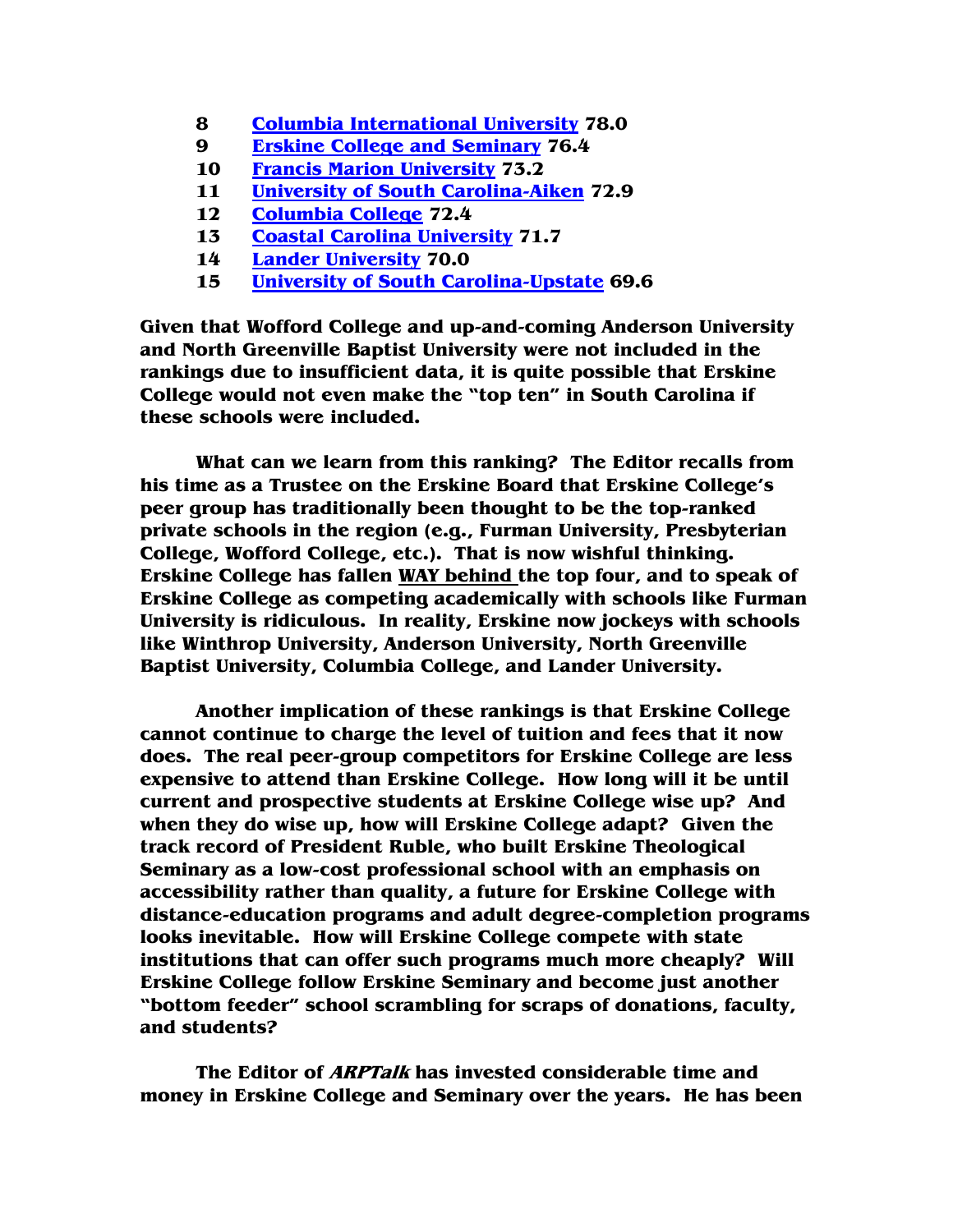**instrumental in sending quite a few students to both Erskine College and Erskine Theological Seminary, and so he takes no pleasure in saying that Erskine College is in decline. But the facts speak for themselves!** 

#### **SELECTIVE REPORTING?**

 **The NetNews article also went out of its way to mention what have traditionally been regarded as peer institutions (Furman University, Clemson University, USC-Columbia, Presbyterian College, and Converse College) but was CURIOUSLY SILENT about two other schools that outranked Erskine College, namely Claflin University and Columbia International University (formerly Columbia Bible College). The Editor of ARPTalk wonders why!** 

#### **ANOTHER INDICATOR OF DECLINE**

 **Several years ago Erskine College dropped completely out of Liberal Arts Tier 3 of the US News & World Report/Carnegie Foundation's rankings. Some may recall that Erskine College's presence in that liberal arts college ranking was a keystone of President John Carson Administration's advertising strategy for Erskine College. Now Erskine College is ranked as a "Baccalaureate" school instead of a "Liberal Arts" institution because it no longer meets the Carnegie Foundation's criteria for liberal arts colleges. Historically, Erskine College has thought of itself as a quality liberal arts institution, but the current Administration seems more intent on adding sports than strengthening academics (see http://arptalk.weebly.com/uploads/7/0/5/3/705327/arptalk\_8\_.pdf). There is little hope that Erskine College will regain its status as a liberal arts college.** 

 **Ironically, when former Erskine College Academic Dean Dr. Donald Weatherman, who was well-known as an administrator and champion of liberal arts education, came to Erskine College from Lyon College in Arkansas a decade ago, both Erskine College and Lyon College were ranked as Carnegie Foundation Tier 3 Liberal Arts colleges. And if the Editor's memory of his years on the Board is correct, a key goal of Dr. Carson's strategic plan was moving Erskine up to Liberal Arts/Tier 2. Now fast forward ten years: Lyon College, which has just called Dr. Weatherman as its President, has moved up to Liberal Arts/Tier 1 while Erskine College has completely dropped out of the Liberal Arts ranking! Dr. Weatherman, in his final interview in the Erskine College Mirror newspaper, exhorted the**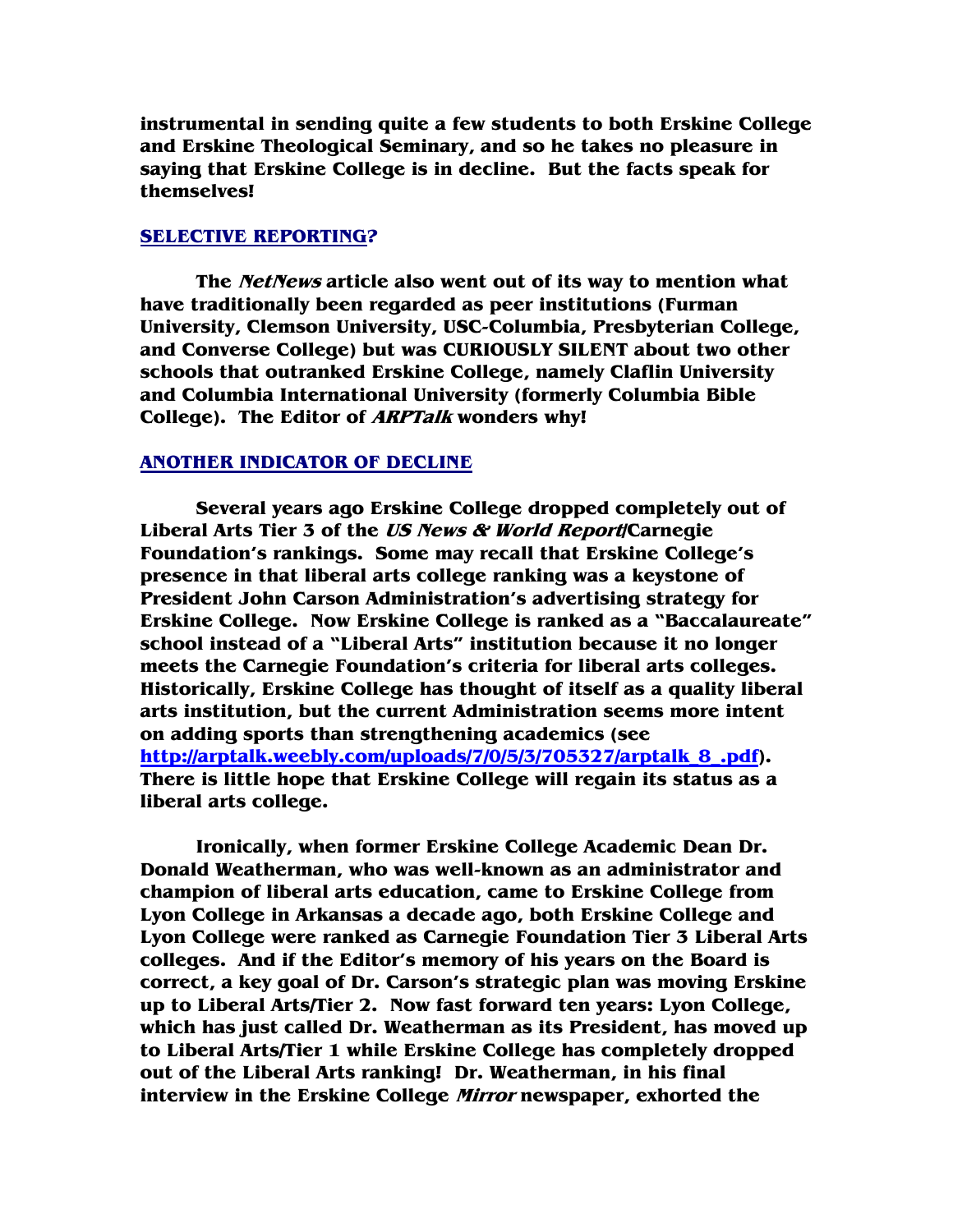**Erskine College community to "embrace the mission." It is also no great secret that Dr. Weatherman was sorely distressed by the current direction of the school.** 

#### **A NEW MOTTO**

 **Recently hired Erskine Enrollment VP Woody O'Cain announced a new slogan for Erskine College: "Forever Connected." We are told that the new motto was plastered all over campus before it was approved by President Ruble, to the consternation and confusion of many students (see the letter by 2009 graduate Katie Beth Leathers in ARPTalk(16), www.arptalk.org). Some suspect that the reason for the change was to get rid the word "Christian." Is this yet another instance of what the Editor has called the "Furmanization" of Erskine (see http://arptalk.weebly.com/extra-1.html)?** 

 **Frankly, the Editor of ARPTalk is also unsure of what "Forever Connected" means; however, the Editor wishes to commend the leaders of Erskine College for their candor. After all, in light of these embarrassing rankings they really can't talk about "Excellence in Learning" anymore, can they? "Forever connected" is bland enough—it will do!** 

#### **EXPLAINING ERSKINE'S DECLINE**

 **Erskine English Professor Dr. Bill Crenshaw and others have insisted that academic excellence and a pervasive evangelical Christian identity are incompatible and that the ARP Church's influence is to blame for Erskine's academic decline. But is this the case?** 

**The information on the StateUniversity.com website suggests otherwise. Let us recall that Council for Christian Colleges and Universities-member Columbia International University (formerly Columbia Bible College) is now ranked above Erskine College. A look at the national rankings on the site is even more stunning. How does Erskine College compare with some of the historically evangelical Christian colleges/universities? These are institutions that take seriously the integration of evangelical Christian faith and learning. Erskine is ranked nationally at 879 out of 2000 (for rankings for the top 2000, see** 

**http://www.stateuniversity.com/rank/score\_rank/position/975). Compare Erskine College with the following: Union University (88),**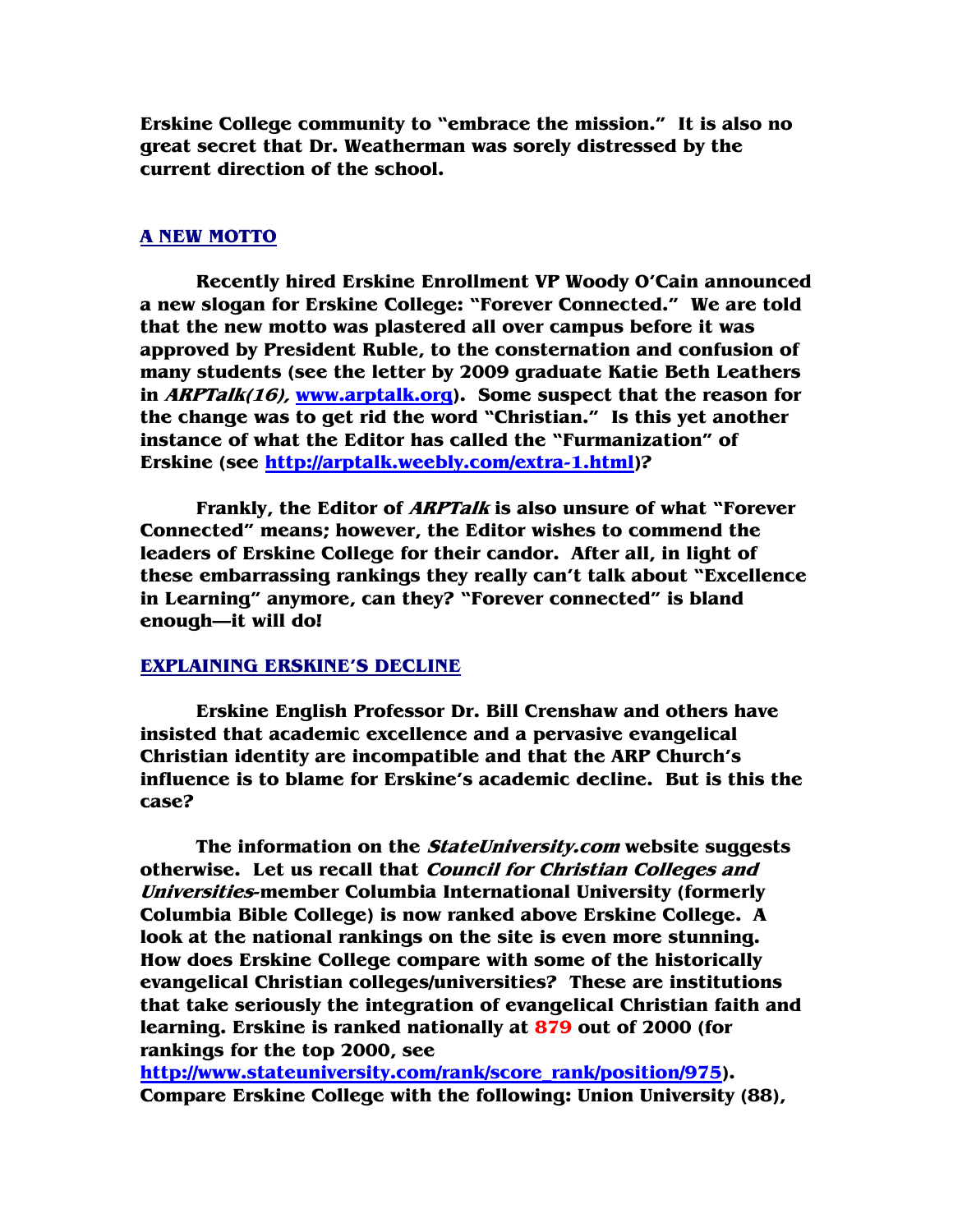**Asbury University (154), Taylor University (159), Westmont College (171), Cedarville University (216), Houghton College (273), The Master's College (303), Azusa University (373), John Brown University (421), Columbia International University (794), and Geneva College (848). To the Editor's amazement, Toccoa Falls College, formerly Toccoa Falls Bible College, was ranked 975, but only two point two percentage points behind Erskine College. This corrects the notion that embracing a mission that integrates evangelical Christian faith and academic excellence is going to result in academic decline, does it not?** 

**So what is the cause of Erskine College's academic decline? Is it an Administration that has steadfastly resisted the mission of the ARP Church? Is it a stupendously inept Board of Trustees that has repeatedly failed to put and keep competent administrators in place and to demand accountability? Is there any way to reverse this decline? These are issues that the Investigatory Commission on Erskine will have to sort out. In the meantime, what will the alums of Erskine do? Will some of them continue to embrace Dr. Ruble and his failed administration as a hedge against the mission of the ARP Church? Or will they finally speak up and say, "ENOUGH OF THIS MEDIOCRITY!"?** 

**These are my thoughts,** 

Charles W. Wilson

**Charles W. Wilson** 

**~Scroll down for** *ARPTalk(22.3)~*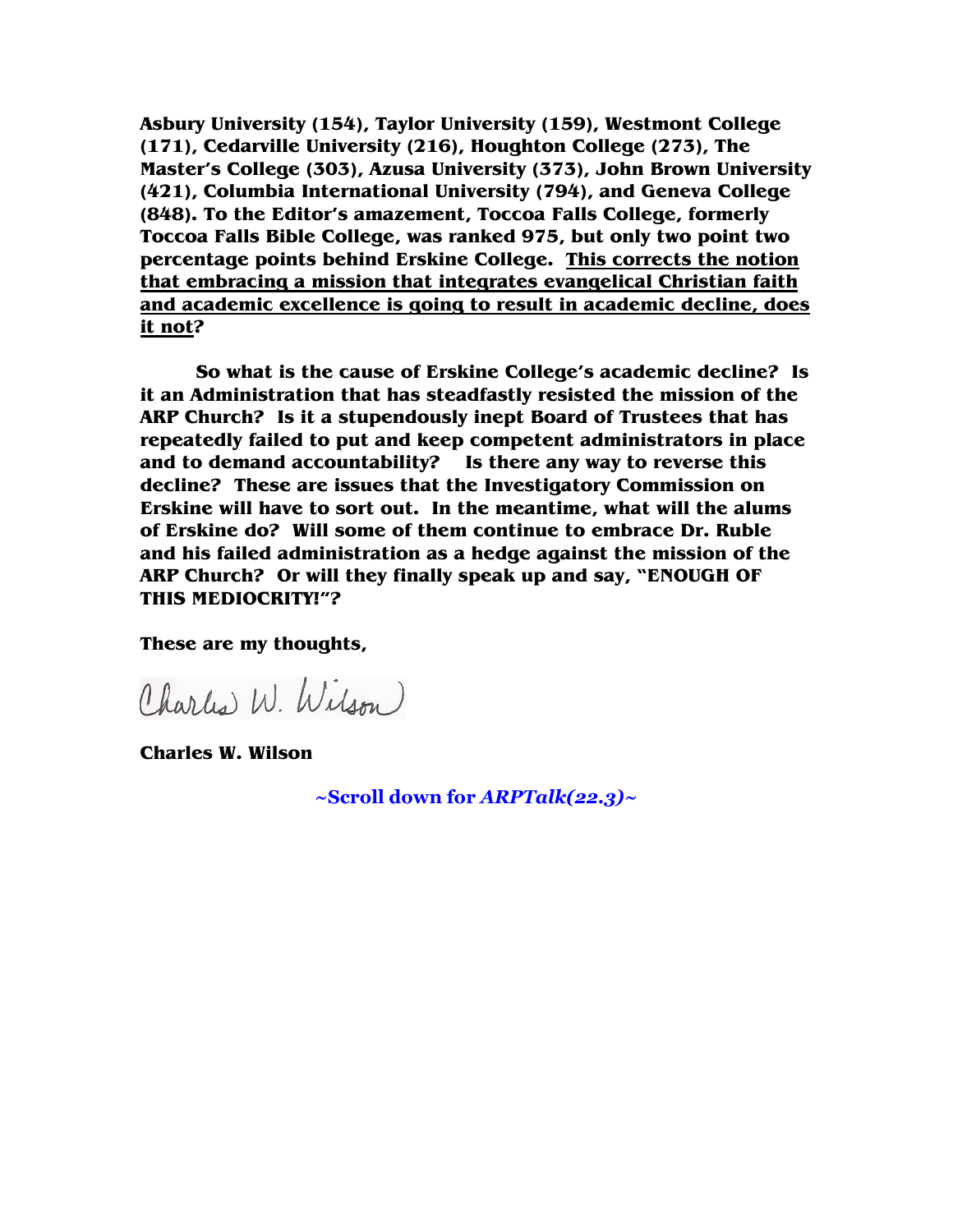

## RUBLE TO RESIGN?!?

**It has been reported to the Editor of ARPTalk that Dr. Randy Ruble, President of Erskine College and Seminary, is saying that this will be his last year as President.** 

**Dr. Ruble has been President of Erskine College and Seminary since 2006. Dr. Ruble became President of Erskine College and Seminary when the attempt to ramrod the appointment of Dr. Paul Baker as President failed. Dr. Baker is a layman in the United Methodist Church and an administrator at Hampton Sydney College, VA. It was unthinkable to many in the ARP Church and on the Board that a United Methodist should be the President of the only ARP college, and, even more unthinkable, the President of a seminary that purports to be theologically Reformed and Presbyterian—the theological divide was just too wide. According to witnesses at the Board meeting in 2006, Dr. Ruble was elected President by only one vote in a head-to-head contest with a third candidate.** 

**The "Ruble Years" have been tempestuous. The meetings of General Synod have been filled with high drama because of Erskine College and Seminary issues. Student unrest, administrative appointments that are unpopular with many on the Board and many in General Synod, questions regarding evangelical Christian commitment by the members of the Administration and Faculty, a precipitous decline of trust in Erskine College and Seminary by many in the ARP Church, the loss of the EBK Scholarship program, student criticisms in the college newspaper, The Mirror, of the Administration's lack of missional fidelity, and other contentious issues have marked Dr. Ruble's time in the president's office as, to say the least, troubled.** 

**The recent ranking of Erskine College as ninth in South Carolina, behind Columbia International University (formerly Columbia Bible College) and Claflin University and 879 nationally by StateUniversity.com cannot be very encouraging to Dr. Ruble's Administration and the Faculty. In the world of counseling, one of the goals of a counselor is "do no harm." No, not everything Dr. Ruble has done has been harmful. Indeed, he has been able to balance the budget so far. But the fact remains: much harm has been done. The divide between the college and seminary and the**